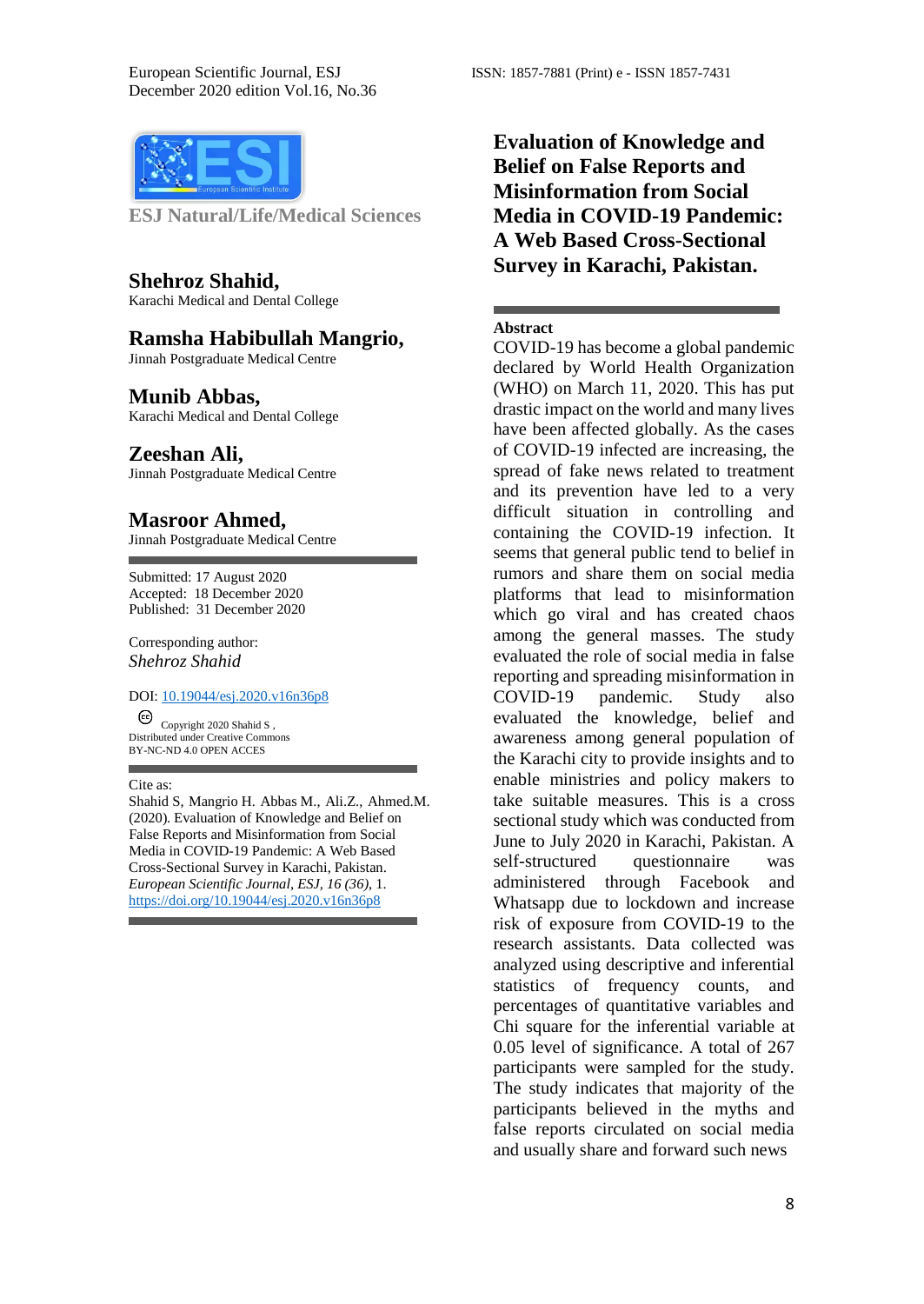without authentic references.

**Subject:** Medical Sciences

**Keywords:** COVID-19, Social media, **Misinformation** 

# **1. Introduction**

In the late December 2019, many cases of pneumonia of unknown origin were reported by China to World Health Organization (WHO) that occurred in the city of Wuhan, Hubei province of China which was later discovered by Chinese scientist to be caused by Coronavirus (Phelan, Katz, & Gostin, 2020). The WHO has declared COVID-19 as a global pandemic on March 11, 2020 (Djalante et al., 2020). Currently COVID-19 has a huge impact on the world and has affected many lives globally.

The virus has incubation period of about 2 to 14 days (Wu & McGoogan, 2020). Its clinical features varies from asymptomatic to loss of taste and smell, to moderate symptoms of fever, dry cough, dyspnea, myalgia, fatigue, leukopenia, lymphopenia and radiographic evidence of pneumonia and may worsen to severe disease and lead to Acute Respiratory Distress Syndrome (ARDS), myocarditis, shock and acute kidney injury and death can also occur in severe cases (Bai et al., 2020). Its worldwide fatality rate is 6.73% while largest rate in Italy was 14.15 % (Roser, Ritchie, Ortiz-Ospina, & Hasell, 2020).

In the present era, social media has become a considerable source to spread information and awareness but unfortunately, spread of fallacious and deceptive messages is more widespread (Shu, Sliva, Wang, Tang, & Liu, 2017). Over the past ten years, social media networking became very approachable and popular (Babatunde, 2017). It is observed that the spread of propaganda and fake news make a way to each and every house hold as compared to authentic information. The motto of social media sites on the matter of freedom of speech has led to expeditious and massive sharing without proper verification and there is immense absence of check and balance and quality assurance (Cinelli et al., 2020).

With the passing time, as the cases of COVID-19 infected are increasing geometrically, on the one hand, the spread of fake news related to treatment and its prevention have led to a very difficult situation in controlling and containing the COVID-19 infection (Ali, Hashmi, & Hussain, 2020). It is observed that general public tend to belief in rumors and share them on social media platforms which lead to the generation of a vicious cycle and spread of the misinformation to a wide area which has created turmoil among the general civilian masses. Such misinformation is not only leading towards xenophobia but it is risking the health of many people and is causing difficulty for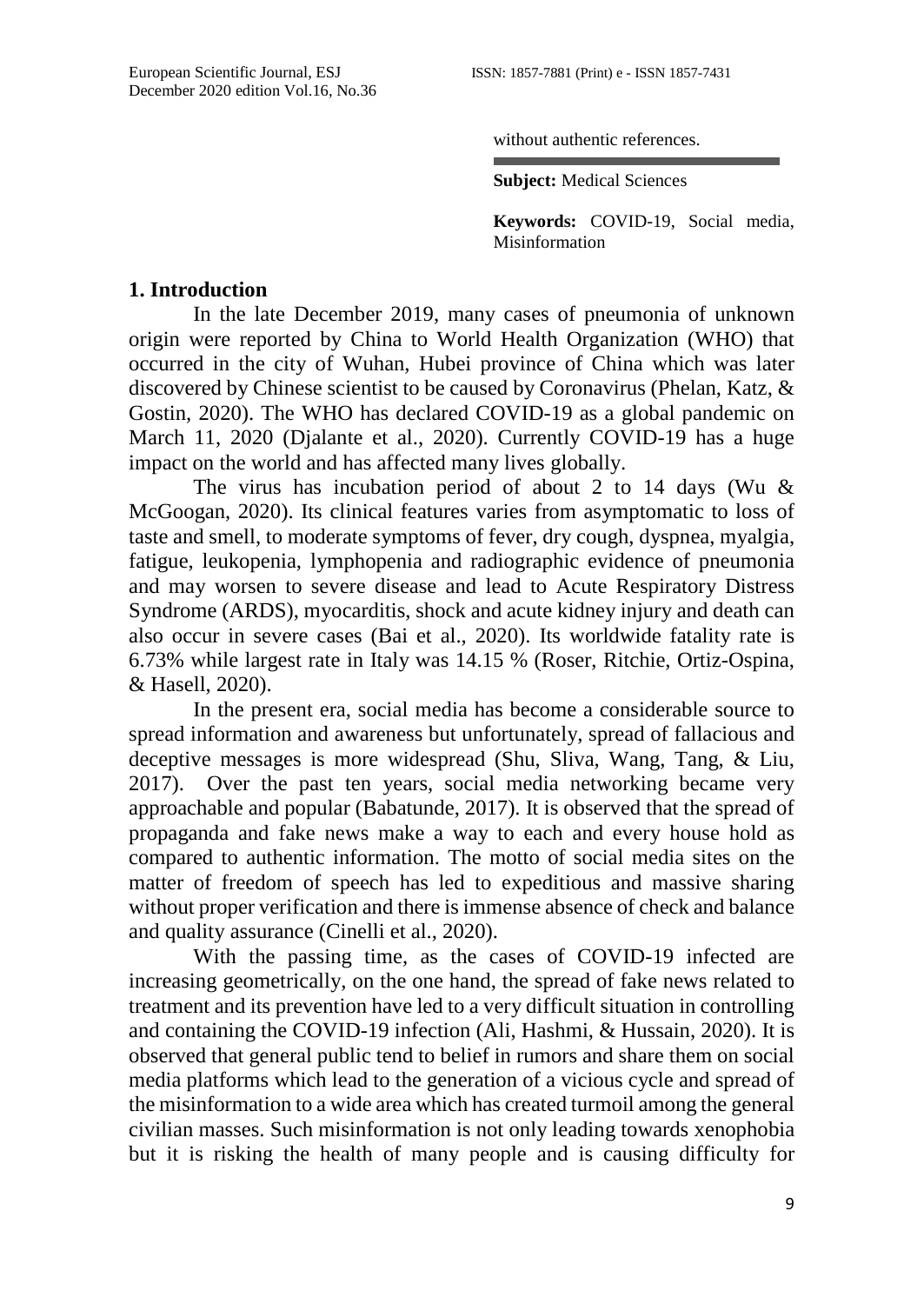government to effectively handle and contain the situation (Pulido, Villarejo-Carballido, Redondo-Sama, & Gómez, 2020).

Hence, the study evaluated the knowledge, belief and awareness among general population of the city of Karachi, Pakistan on false reports, misinformation and fake news associated with COVID-19 pandemic. Study also investigated the role of social media applications in spreading news without authentic reference and myths related to the prevention and treatment of COVID-19 infection. The purpose of the study is to provide directions for future researchers to automatize fake news detection system on social media. The study highlight the importance of banning fake social media sites and provide insights to enable ministries and policy makers to take suitable measures.

# **2.Methodology**

This is a cross sectional study as it is a population based survey and involves looking data at one specific point in time. The study was conducted from June to July 2020 in Karachi, the largest city of Pakistan with the estimated population of 11,624,219. A non-probability consecutive sampling was used as only those subjects were selected who met the inclusion criteria until required sample size was achieved. Confidence interval 'CI' was estimated using the formula;

 $CI= p \pm z_c \sqrt{pq/n} \times \sqrt{N-1/N-n}$ 

Where 'CI' is Confidence Interval for Finite Population, 'p' is population proportion, 'zc'is z value, 'q' is negative probability, 'n' is the sample size and 'N' is the size of population.

Sample size 'n' was calculated using the formula;

 $n= z_c^2 p (1-p)/ME^2$ 

Where 'n' is the sample size, 'p' is population proportion, 'z<sub>c</sub>' is z value and 'ME' is the Margin of Error.

With a confidence interval 'CI' of 95%, population proportion 'p' of 50%, Margin of Error 'ME' 6% and population size 'N' of Karachi city, the sample size 'n' calculated was 267.

The eligibility criteria include all individuals with social media account in high school and tertiary institutions and are not less than 18 years of age participated in the study. The participants were selected consecutively.

An instrument was self-structured questionnaire with the satisfactory reliability judged by internal consistency and validity by validity index. The reliability and validity of the instrument made it a useful measure. Questionnaire was circulated via social media platforms including Facebook and Whatsapp due to COVID-19 lockdown and avoidance of its increased risk of exposure to the research assistants. An informed consent was obtained online from each participant before proceeding to the questionnaire.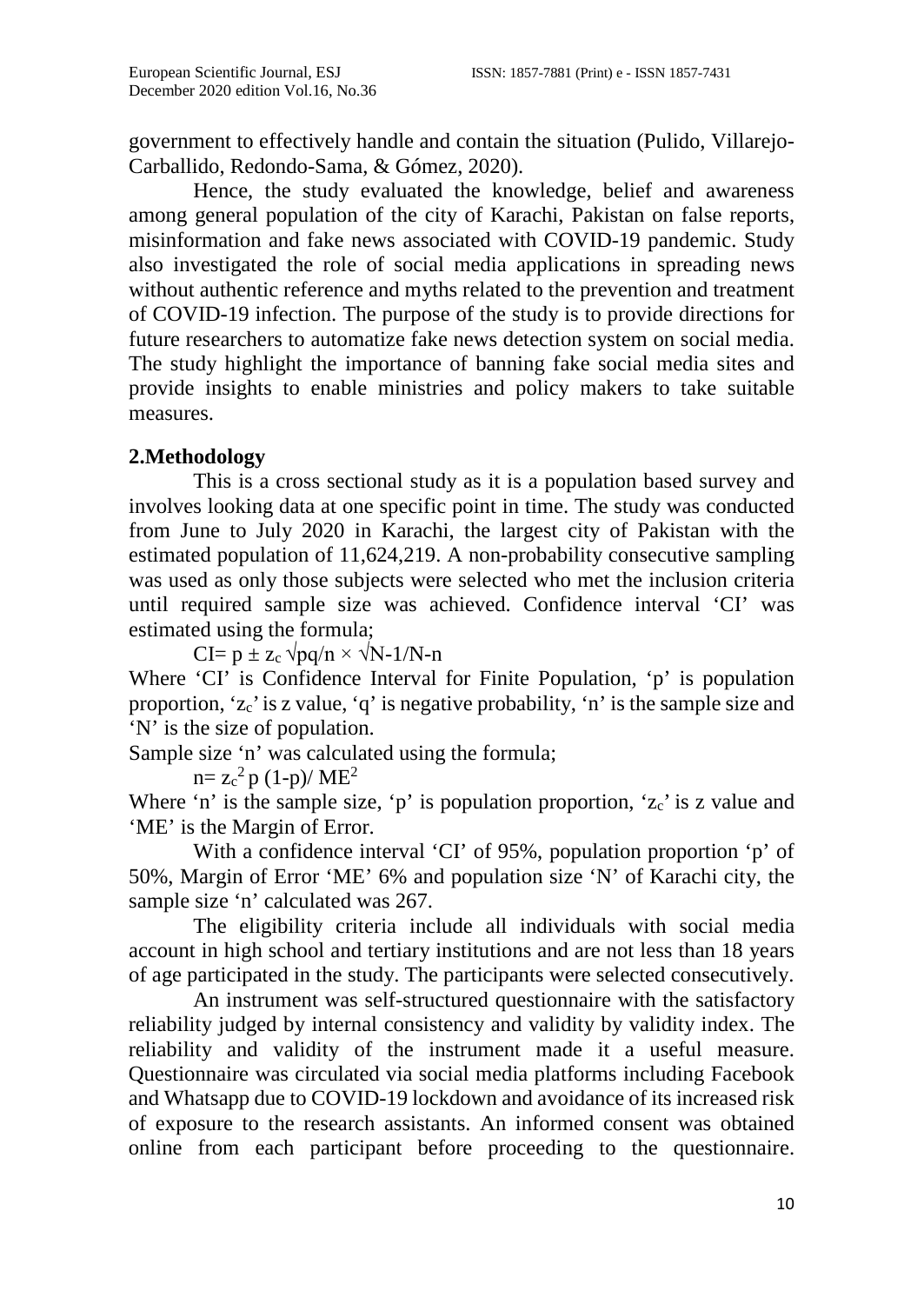Individuals who were not willing to give a conscious consent were exempted to be a part of the study. Participants responded to the instrument with 37 questions which was divided into two sections. Section A comprises the demographic data with 7 questions while section B contains information that investigated the perception of the participants on the false news and role of social media in spreading misinformation regarding COVID-19 pandemic with 30 questions. Section B had close ended questions along with the ones structured in a 1-10 points modified Likert scale.

Online survey was opened for the period of two weeks. 28% of responses were collected within 2 days, 64% were collected within the first week and the remaining responses were collected during the second week. Data collected was analyzed using descriptive and inferential statistics. Descriptive data was analyzed using frequency counts and percentages while Statistical Packaging for Social Sciences (SPSS-20) was used to analyze inferential statistics of Chi square at 0.05 level of significance.

# **Results**

A total of 267 participants were sampled for the study. Table 1 present the demographic data of the participants.

| <b>Item</b>                       | n(%)                                                     |  |  |
|-----------------------------------|----------------------------------------------------------|--|--|
| Age in years                      |                                                          |  |  |
| $18-25$ years                     | $108(40.3\%)$<br>130(48.5%)<br>$22(8.2\%)$<br>$2(0.7\%)$ |  |  |
| $26-30$ years                     |                                                          |  |  |
| $31-35$ years                     |                                                          |  |  |
| $36-40$ years                     |                                                          |  |  |
| 41 years or older                 | $3(1.1\%)$                                               |  |  |
| Gender                            |                                                          |  |  |
| Male                              | 91(34.7%)                                                |  |  |
| Female                            | 177(65.3%)                                               |  |  |
| <b>Educational status</b>         |                                                          |  |  |
| Post graduate                     | 95(35.4%)                                                |  |  |
| Graduate                          | 153(57%)                                                 |  |  |
| <b>Higher Secondary Education</b> | 20(7.5%)                                                 |  |  |

**Table 1.** Demographic characteristics of study participants

In table 1, 130(48.5%) of the participants were in the age range of 26- 30years, followed by 108(40.3%) within the age range of 18-25years,  $22(8.2%)$  within 31-35 years of range,  $3(1.1%)$  were 41 years or older and 2(0.7%) were in the range of 36-40 years. The participants younger than 18 years of age were excluded from the study. 177(65.3%) of the participants were women and 91(34.7%) were man. More than half of the study population; 56% were qualified up to graduate level of education, 35.1% were postgraduates while only 9% were high school graduates (table 1).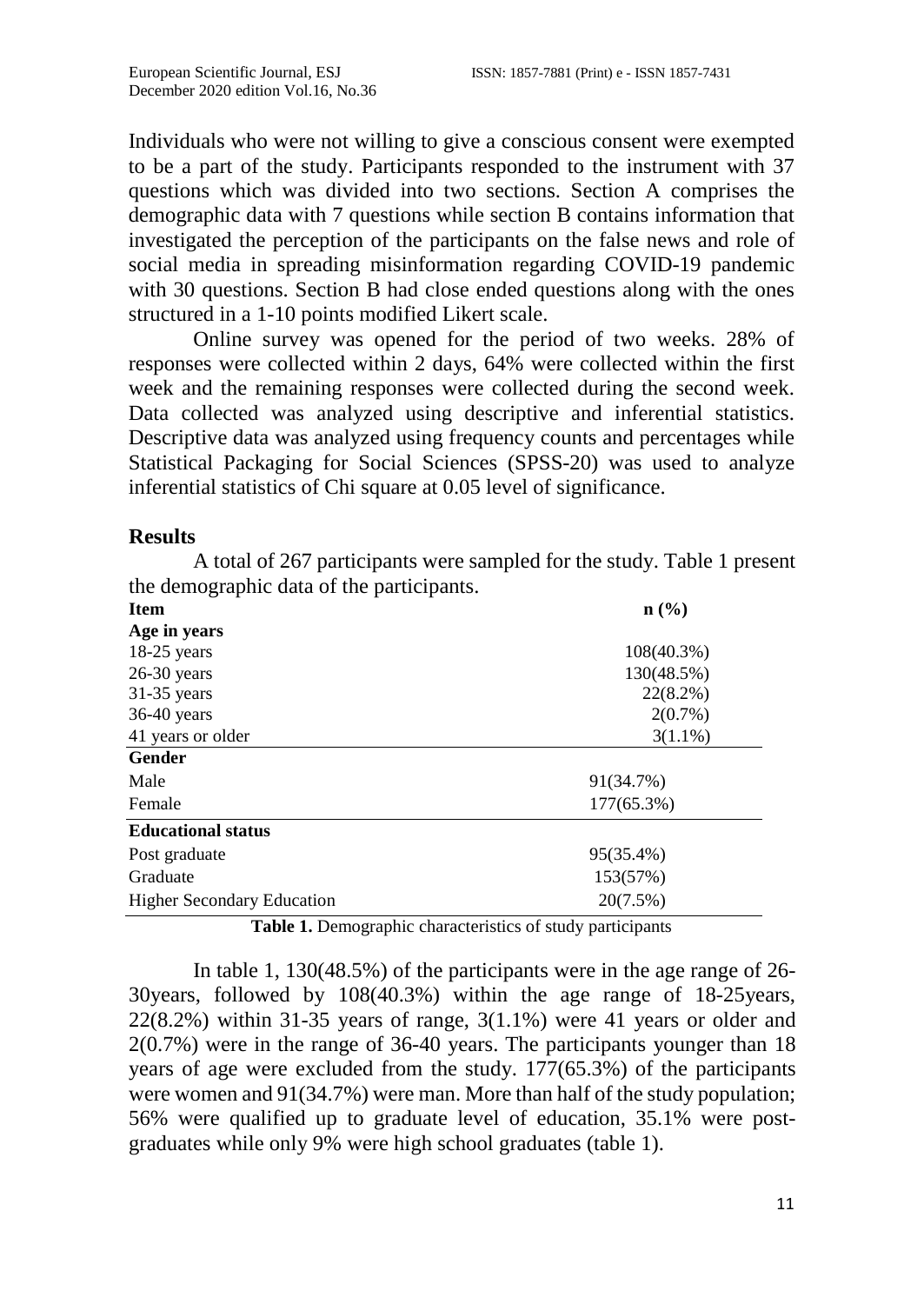

**Figure 1**. Likert scale showing participant's responses (scored 1-10).

Figure 1 shows 1-10 scored Likert scale with 1 being the lowest or representing 'Extremely disagree' whereas 10 showing the highest or 'Extremely agree' for the response. Study found that some participants were well aware as 16.8% reported that they investigated the authenticity of news related to COVID-19 pandemic found on social media, 12.7% usually didn't check the authenticity while 11.9% were neutral. It was found that 42.5% of participants didn't share any news or report related to COVID-19 on social media without any reference whereas only 4.5% frequently share such news. 4.9% participants expressed their belief on the circulating social media posts without any reference and authentic source, 15.7% showed extreme disbelief while 16.8% participants were neutral (Figure 1).

| Have you seen these myths on social media?                                                                                                               | <b>Yes</b>                             | No.                                       |                                                   |            |                |
|----------------------------------------------------------------------------------------------------------------------------------------------------------|----------------------------------------|-------------------------------------------|---------------------------------------------------|------------|----------------|
|                                                                                                                                                          | $\mathbf{n}(\%)$                       | $\mathbf{n}(\%)$                          |                                                   |            |                |
| Drinking excess water can prevent Coronavirus                                                                                                            | 196(73.1%)                             | 72(26.9%)                                 |                                                   |            |                |
| China has bio-engineered the deadly Coronavirus<br>Self-medication of quinine can prevent Coronavirus<br>Exposure to hot weather can prevent Coronavirus | 214(79.9%)<br>196(73.1%)<br>216(80.6%) | $54(20.1\%)$<br>72(26.9%)<br>$52(19.4\%)$ |                                                   |            |                |
|                                                                                                                                                          |                                        |                                           | Seena makki can treat the symptoms of Coronavirus | 215(80.2%) | 53(19.8%)      |
|                                                                                                                                                          |                                        |                                           | Do you belief these facts?                        | <b>Yes</b> | N <sub>0</sub> |
|                                                                                                                                                          | $n\left(\frac{0}{0}\right)$            | $\mathbf{n}(\%)$                          |                                                   |            |                |
|                                                                                                                                                          |                                        |                                           |                                                   |            |                |
| Drinking excess water can prevent Coronavirus infection                                                                                                  | $105(39.2\%)$                          | $163(60.8\%)$                             |                                                   |            |                |
| China has bio-engineered the deadly Coronavirus                                                                                                          | 88(32.8%)                              |                                           |                                                   |            |                |
| Self-medication of quinine can prevent Coronavirus                                                                                                       | $68(25.4\%)$                           | 200(74.6%)                                |                                                   |            |                |
|                                                                                                                                                          | 53(19.8%)                              | $180(67.2\%)$<br>215(80.2%)               |                                                   |            |                |
| Senna makki can treat the symptoms of Coronavirus<br>Exposure to hot weather can prevent Coronavirus                                                     | 75(28.0%)                              | 193(72.0%)                                |                                                   |            |                |

**Table 2.** Circulating myths on social media in COVID-19 pandemic and participant's belief ratio

The study reported about various myths, rumors and false news which were evident on social media sites. 196 (73.1%) participants have seen the fact of sipping excess water for the prevention of Coronavirus infection and 105(39.2%) of them believed it to be true. 214(79.9%) participants have heard the news that China has bio-engineered the deadly Coronavirus while 88(32.8%) of them actually believed it true. During lockdown, a myth was circulated on social media sites about self-medication of quinine supplements for the treatment of this infection. 196(73.1%) have read about this on some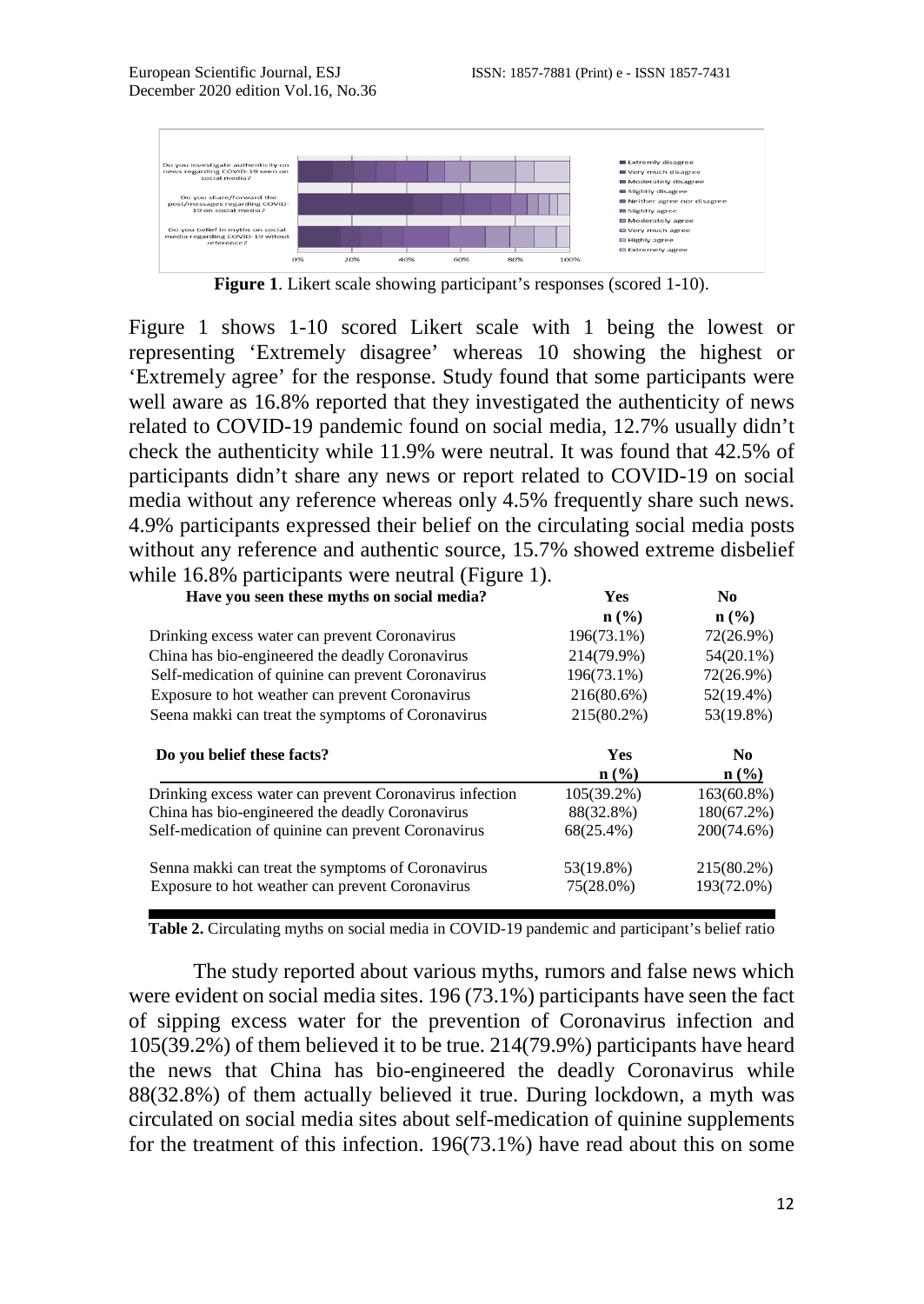social media sites. However 68(25.4%) believed it to be true. 216(80.6%) of participants reported to have seen the myth on social media sites that exposure to hot environment can prevent the spread of Coronavirus. Whereas, 75(28.0%) of them really believed it true. 215(80.2%) of participants reported to have seen the fact on social media sites that seena makki can be effective for the symptoms of Coronavirus while, 53(19.8%) of them considered it to be true (Table 2). Upon querying that on which social media platform they see such myths and false news, majority of participants reported to witness them on Facebook, WhatsApp, Instagram along with Twitter and local blogging sites in decreasing order of statistic (Figure 2).

Further conclusion extracted from the study were about the questions that if they verify the information regarding COVID-19 from an authentic media, whether they share the unauthenticated news with family and friends and an estimation of their reaction on the increasing cases of COVID-19. The results show that 63.4% of participants reported that they verify the facts and figures about COVID19 pandemic from the official reporting websites. 70.5% of participants communicated the unverified news and case numbers of COVID-19 infected with others. On Likert scale, less than half of the participants; 45.1% get highly and extremely worried by noticing the increase figure of COVID-19 infected patients reported and shared on social media sites.



**Figure 2.** Column bar graph showing participant's responses about social media sites showing the myths

# **3.Discussion**

The above mentioned results have adequately shown how social media sites have contributed in propagation of fake knowledge; many of the above mentioned facts were just some myths which were propagated on various social media platforms. Although, the individuals who participated in study were considered to be literate but still a great fraction of them considered these myths to be true. According to the research held in Pak Emirates Military Hospital (PEMH) Rawalpindi, it was shown that many patients were using alternate treatment along with the treatment prescribed by the doctors, since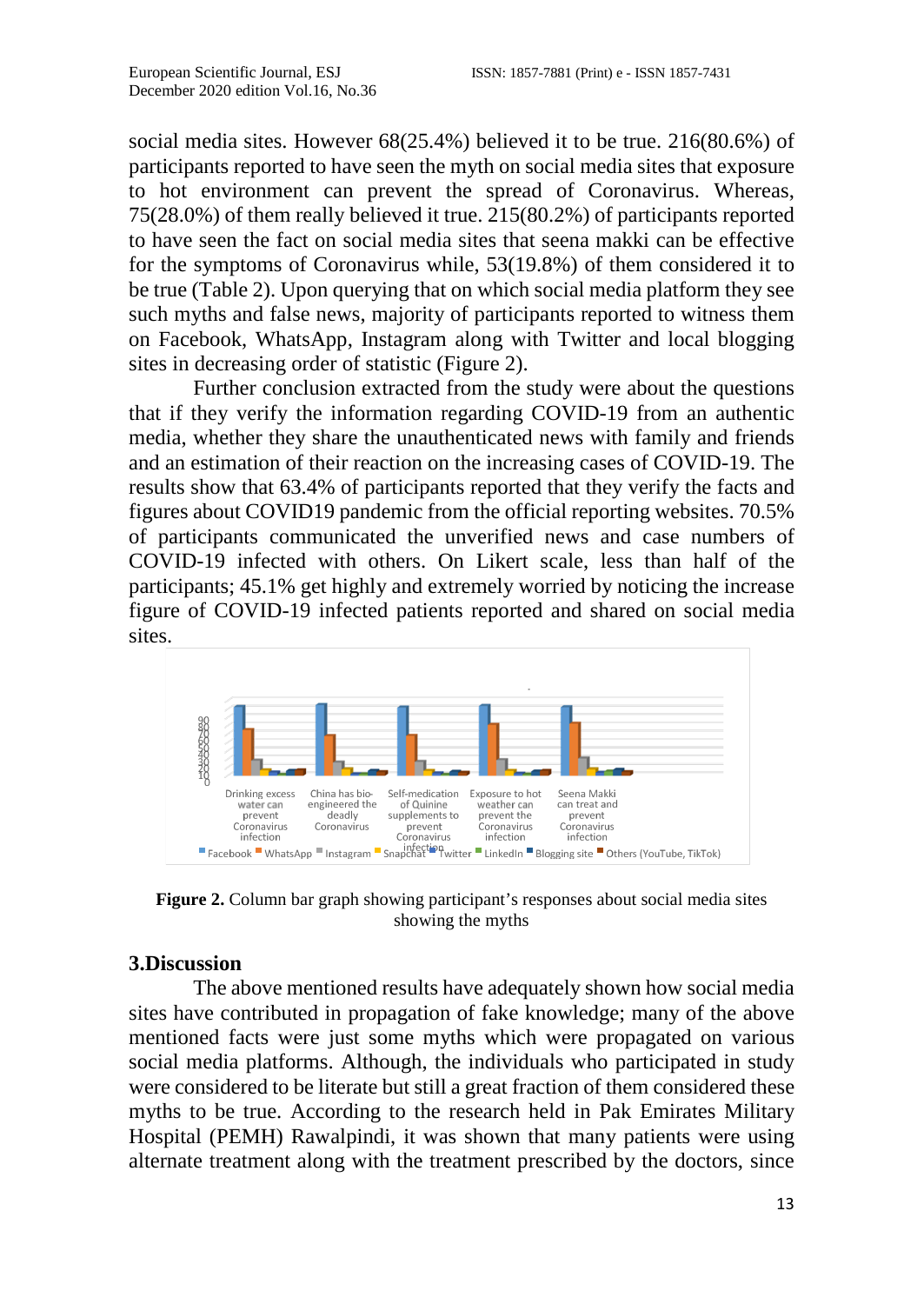there is no scientifically proven medicine so they believed in trying alternate medications (Rana et al., 2020). This research survey revealed that, most popular herbal treatment was found to be seena leaves locally named Seena makki and it was reported that many patients boiled the leaves and used to drink it. Patients believed it to be soothing for their throat and relieving myalgia however, in general practice, seena leaves have strong laxative property and can be used for constipation (Cirillo & Capasso, 2015).

Drinking of excess water may promote various metabolic activities, it keeps the body hydrated and have many health benefits. However, drinking loads of water does not guarantee the prevention of coronavirus infection, and it was one of the myths to be prevailing among individuals (Arshad et al., 2020). Another greatest myth circulated on social media about quinine supplements that it can be used as self-medication for the treatment Coronavirus infection, while looking at the basic pharmacological background and recent publications, it is hypothesized that Chloroquinone, having antiviral properties can improve the clinical outcome of patients infected by SARSCoV-2 (Devaux, Rolain, Colson, & Raoult, 2020). However, another study from Oxford academic stated that none of the acute viral infection were successfully treated by Chloroquinone or other quinine derivatives neither did it show any anti-SARS-CoV effect in an in-vivo model (Guastalegname & Vallone, 2020). Since, the exact pathogenesis of COVID-19 is still a question, immune effects of administration of quinine derivatives in COVID-19 patients cannot be predicted (Cirino & Ahluwalia, 2020). Furthermore, Chloroquinone is known for its hemolytic effects in patients with Glyceraldehyde-3 phosphate Dehydrogenase (G6PD) deficiency tagging it as a drug that shall never be self-medicated (Martins et al., 2015).

False reports and claims are dangerous as these are not only related to the medical aspects of the virus and treatment but have also caused hardship for government to control the situation. A false information that spread in Ireland, US, Germany and France via messages and social media platforms was that of an immediate lockdown at a time when there was no final verdict for lockdown implementation (Kask, 2020). In Estonia, within 24 hours, a single circulated message to a defense organization resulted into an unsure situation of capital lockdown.

The suggestions and information for clinicians which help them respond to the patients false believes is very little (Chou, Oh, & Klein, 2018). In this regard, communicators of public health should involve to redirect people by disclosing the rumors and by promoting the evidence based reports.

There may be intrinsic variable playing a role in specific demographic settings which affect the graph of awareness and perception of population towards social media false news. A multi country survey in Europe show that one third of population use social media for seeking health related information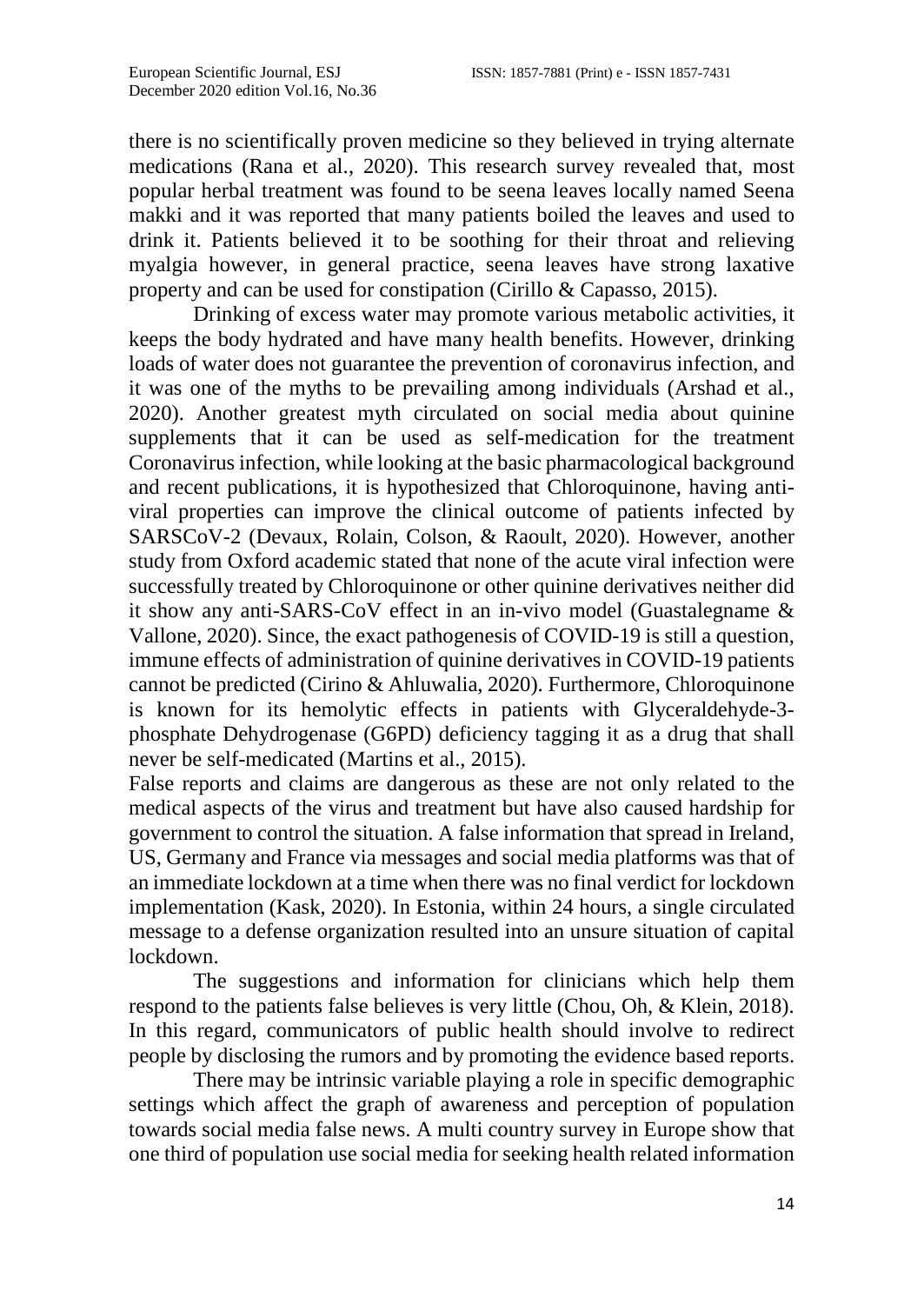(Redecker, Ala-Mutka, & Punie, 2010). The COVID-19 pandemic is tending to incline the considerable mental health issues in community (Druss, 2020). A study amongst the U.S population show that people share false claims on social media related to COVID-19 because they fail to realize that content they are spreading is not accurate (Pennycook, McPhetres, Zhang, Lu, & Rand, 2020). Comprehensively, further research surveys and qualitative work should be conducted in different demographic settings to explore more about the knowledge and belief on false reports, role social media is playing in spreading the misinformation and, sabotage and harm on mental health these fake news are bringing about.

# **4. Conclusion**

The study assess the knowledge and belief on false Reports and misinformation in COVID-19 Pandemic and highlight the role of social media in false reporting the figures and facts associated with COVID-19 pandemic. To combat this situation on misguide, it is important to provide awareness in general population about social media usage despite the adequate knowledge being available. The findings from the study can be brought to bear the policies about social media transparency that will be more focused and concerned about public mental health.

# **References:**

- 1. Ali, S. M., Hashmi, A., & Hussain, T. (2020). Causes and treatment of Covid-19: Myths vs Facts. Pakistan Journal of Pharmaceutical Sciences. 33(4).
- 2. Arshad, M. S., Khan, U., Sadiq, A., Khalid, W., Hussain, M., Yasmeen, A., . . . Rehana, H. (2020). Coronavirus disease (COVID‐19) and immunity booster green foods: A mini review. Food Science Nutrition. 8(8), 3971-3976.
- 3. Babatunde, E. O. (2017). The Influence of Social Media and Environmental Factors on Academic Performance of Student Nurses in South-West Nigeria. European Scientific Journal. 13(10), 295-306.
- 4. Bai, Y., Yao, L., Wei, T., Tian, F., Jin, D.-Y., Chen, L., & Wang, M. (2020). Presumed asymptomatic carrier transmission of COVID-19. Jama. 323(14), 1406-1407.
- 5. Chou, W.-Y. S., Oh, A., & Klein, W. M. (2018). Addressing health-related misinformation on social media. Jama. 320(23), 2417-2418.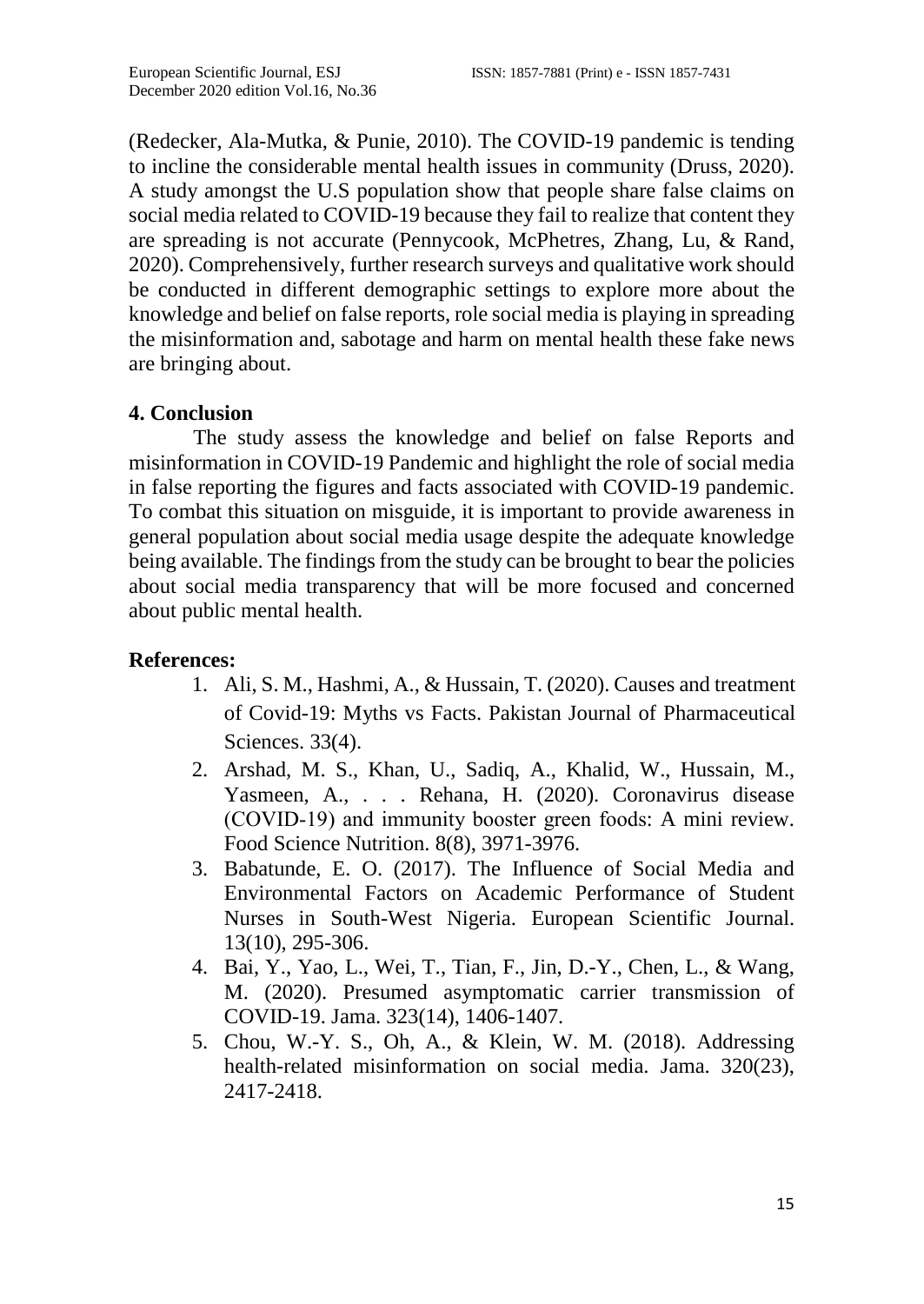- 6. Cinelli, M., Quattrociocchi, W., Galeazzi, A., Valensise, C. M., Brugnoli, E., Schmidt, A. L., . . . Scala, A. (2020). The covid-19 social media infodemic. arXiv preprint arXiv:.05004
- 7. Cirillo, C., & Capasso, R. (2015). Constipation and botanical medicines: an overview. Phytotherapy Research. 29(10), 1488- 1493.
- 8. Cirino, G., & Ahluwalia, A. (2020). The many mechanisms of action of Chloroquine: to use or not to use (in COVID‐19) that is the question. British Journal of Pharmacology. 177(15), 3361.
- 9. Devaux, C. A., Rolain, J.-M., Colson, P., & Raoult, D. (2020). New insights on the antiviral effects of chloroquine against coronavirus: what to expect for COVID-19? International journal of antimicrobial agents. 105938.
- 10. Djalante, R., Lassa, J., Setiamarga, D., Mahfud, C., Sudjatma, A., Indrawan, M., . . . Djalante, S. (2020). Review and analysis of current responses to COVID-19 in Indonesia: Period of January to March 2020. Progress in Disaster Science. 100091.
- 11. Druss, B. G. (2020). Addressing the COVID-19 pandemic in populations with serious mental illness. JAMA psychiatry
- 12. Guastalegname, M., & Vallone, A. (2020). Could chloroquine/hydroxychloroquine be harmful in coronavirus disease 2019 (COVID-19) treatment? Clinical Infectious Diseases.
- 13. Kask, M. (2020). False information about coronavirus and beyond: Lessons for the EU?
- 14. Martins, A. C., Cayotopa, A. D. E., Klein, W. W., Schlosser, A. R., Silva, A. F. d., Souza, M. N. d., . . . da Silva-Nunes, M. (2015). Side effects of chloroquine and primaquine and symptom reduction in malaria endemic area (Mâncio Lima, Acre, Brazil). Interdisciplinary perspectives on infectious diseases. 2015.
- 15. Pennycook, G., McPhetres, J., Zhang, Y., Lu, J. G., & Rand, D. G. (2020). Fighting COVID-19 misinformation on social media: Experimental evidence for a scalable accuracy-nudge intervention. Psychological science. 31(7), 770-780.
- 16. Phelan, A. L., Katz, R., & Gostin, L. O. (2020). The novel coronavirus originating in Wuhan, China: challenges for global health governance. Jama. 323(8), 709-710.
- 17. Pulido, C. M., Villarejo-Carballido, B., Redondo-Sama, G., & Gómez, A. (2020). COVID-19 infodemic: More retweets for science-based information on coronavirus than for false information. International Sociology. 0268580920914755.
- 18. Rana, M. J., Qureshi, A. A., Amanullah, A., Khan, N. U. S., Shafqat, H., & Khalil, A. A. (2020). SURVIVING COVID-19: AN